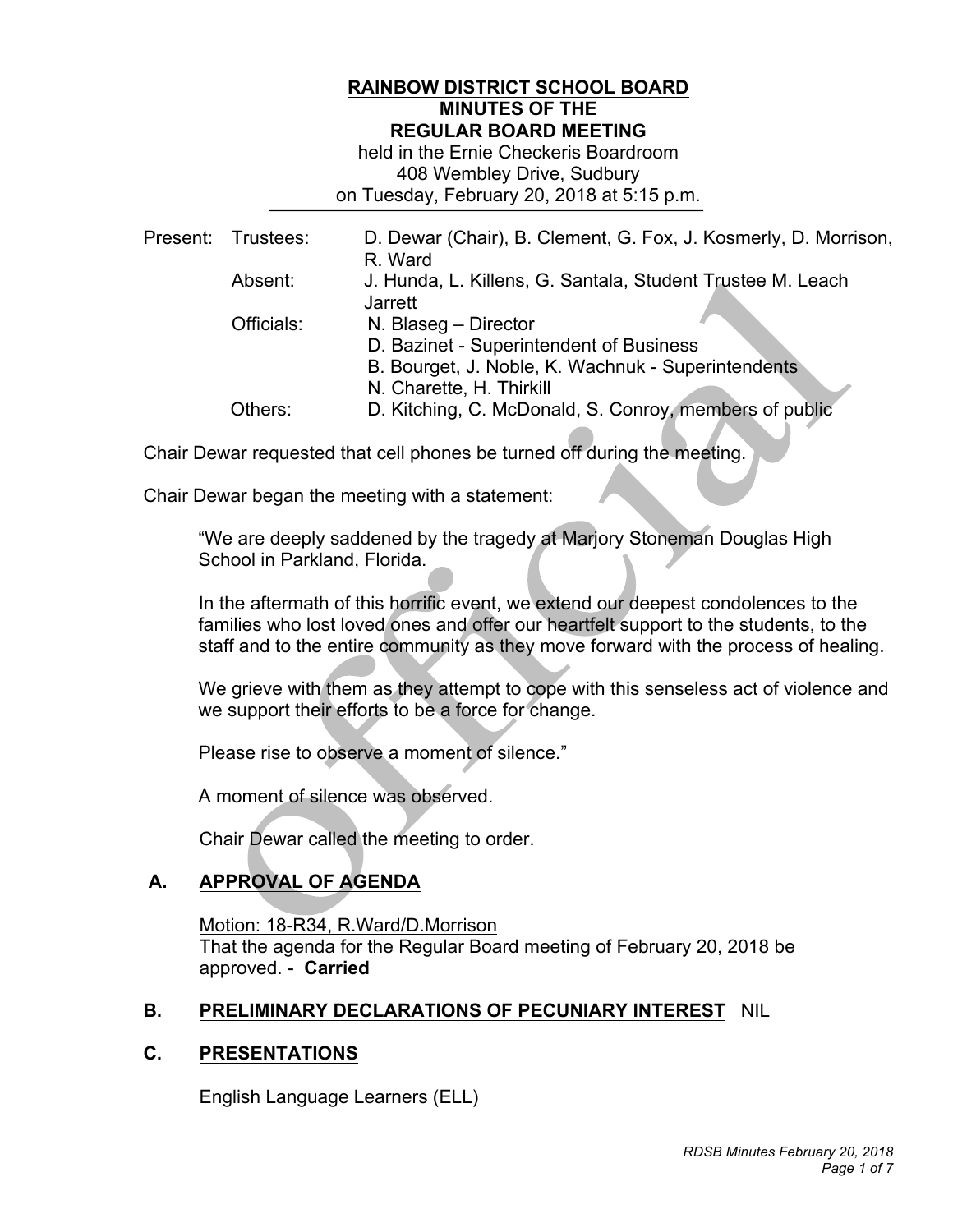trustees with information about English Language Learners in Rainbow schools. Principal Conroy advised that there are approximately 110 students from 24 different countries in Rainbow schools whose first language is not English (this does not include students in International programs). These students may be newcomers or Canadian born children. Principal Conroy explained what is done at the school when an ELL student arrives, the supports that are available (no matter what the age and grade of the student), the role of the itinerant teacher and accommodations available to the student. Superintendent Noble introduced Sherry Conroy, Principal of Program, to provide

 Trustees were very interested in the globalizing of classrooms and the impact on all Rainbow students.

Trustees had an opportunity to comment and ask questions.

Trustees were extremely appreciative of the informative presentation.

## **D. REPORT FROM THE IN-CAMERA COMMITTEE OF THE WHOLE MEETING OF THE BOARD**

 That Motion #18-W12 RE: 69 Young Street property matter, be approved. - **Carried unanimously**  Motion: 18-R35, D.Morrison/R.Ward

# **E. OLD BUSINESS**

## 1. **Previous Minutes**

- a) Motion: 18-R36, D.Morrison/J.Kosmerly That the minutes of the Special Board Meeting held on November 28, 2017 be approved. - **Carried**
- That the minutes of the Regular Board Meeting held on January 30, 2018 be approved. - **Carried**  b) Motion: 18-R37, B.Clement/R.Ward

## 2. **Capital and Accommodation Plan – Update #4**

 Superintendent Bazinet reviewed the document that was distributed to trustees. Updates were provided on dates for school consolidations as well as the impact on budgets.

- 3. **Tenders/Requests for Proposals** NIL
- 4. **Reports and Recommendations from Board Committees** NIL
- $F_{\rm{a}}$ **F. NEW BUSINESS**
- 1. **Revised Estimates 2017-18**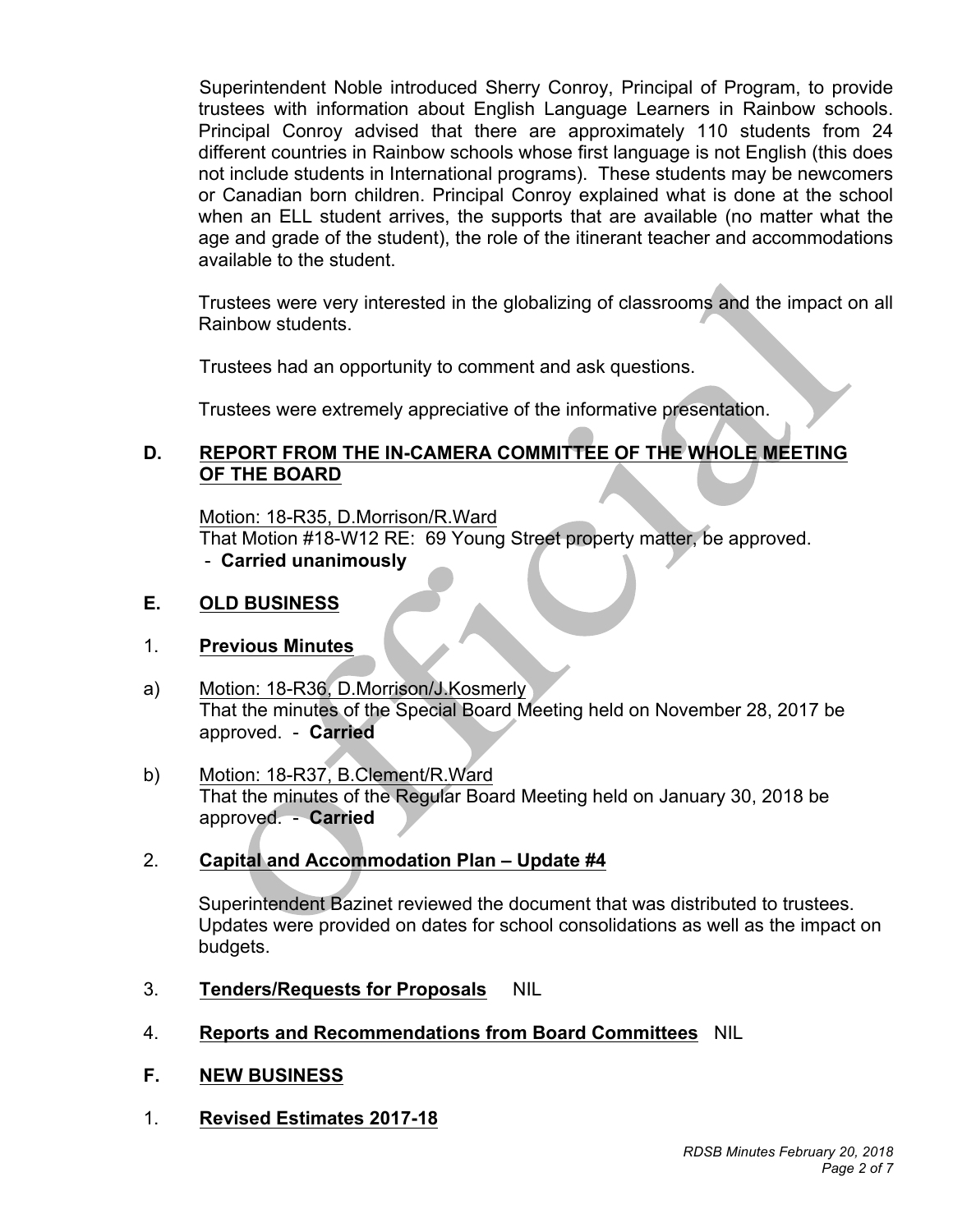Superintendent Bazinet distributed the revised budget estimate document and reviewed with trustees.

### 2. **2018 School Year Structure**

Motion: 18-R38, R.Ward/B.Clement

 secondary schools. - **Carried**  That the Board approve the 2018-2019 School Year Structure for elementary and

## 3. **2018 Summit Children and Youth Mental Health**

Motion: 18-R39, D.Morrison/J.Kosmerly

 Children and Youth Mental Health confence in Toronto April 12 to 13, 2018: That the Board approve the attendance of the following trustees at the 2018 Summit Trustee Fox **Carried Carried** 

 Attendance of Trustee Clement, Trustee Hunda, Trustee Kosmerly and Trustee Ward was approved at the October 24, 2017 Board Meeting.

# 4. **OPSBA Labour Relations and Human Resources Symposium 2018**

Motion: 18-R40, J.Kosmerly/G.Fox

 Labour Relations and Human Resources Symposium in Toronto April 26 to 27, That the Board approve the attendance of the following trustees at the OPSBA – 2018:

Trustee Hunda Trustee Killens Trustee Ward **Carried** - **Carried** 

# 5. **Requests for Leave of Absence**

# Motion: 18-R41, J.Kosmerly/R.Ward

 That Trustee Fox, Trustee Hunda, Trustee Killens and Student Trustee Leach Jarrett be granted a leave of absence from the February 20, 2018 Board meeting. - **Carried** 

# 6. **Director's Remarks**

 I had the good fortune to participate in the Board's Professional Activity day on Friday, February 2. In one of the sessions I attended there were over 50 educational assistants reviewing strategies to work effectively with students exhibiting signs of stress. Like the March PA day, these professional development opportunities are invaluable as it affirms the commitment of our staff and their desire to serve our students at the highest levels.

 A reminder that the Joan Mantle Music Trust Dinner, to be held on Saturday, April 14 at the Parkside Centre in the YMCA building, is fast approaching. For those wanting tickets please contact Heather. This will be the tenth year where students,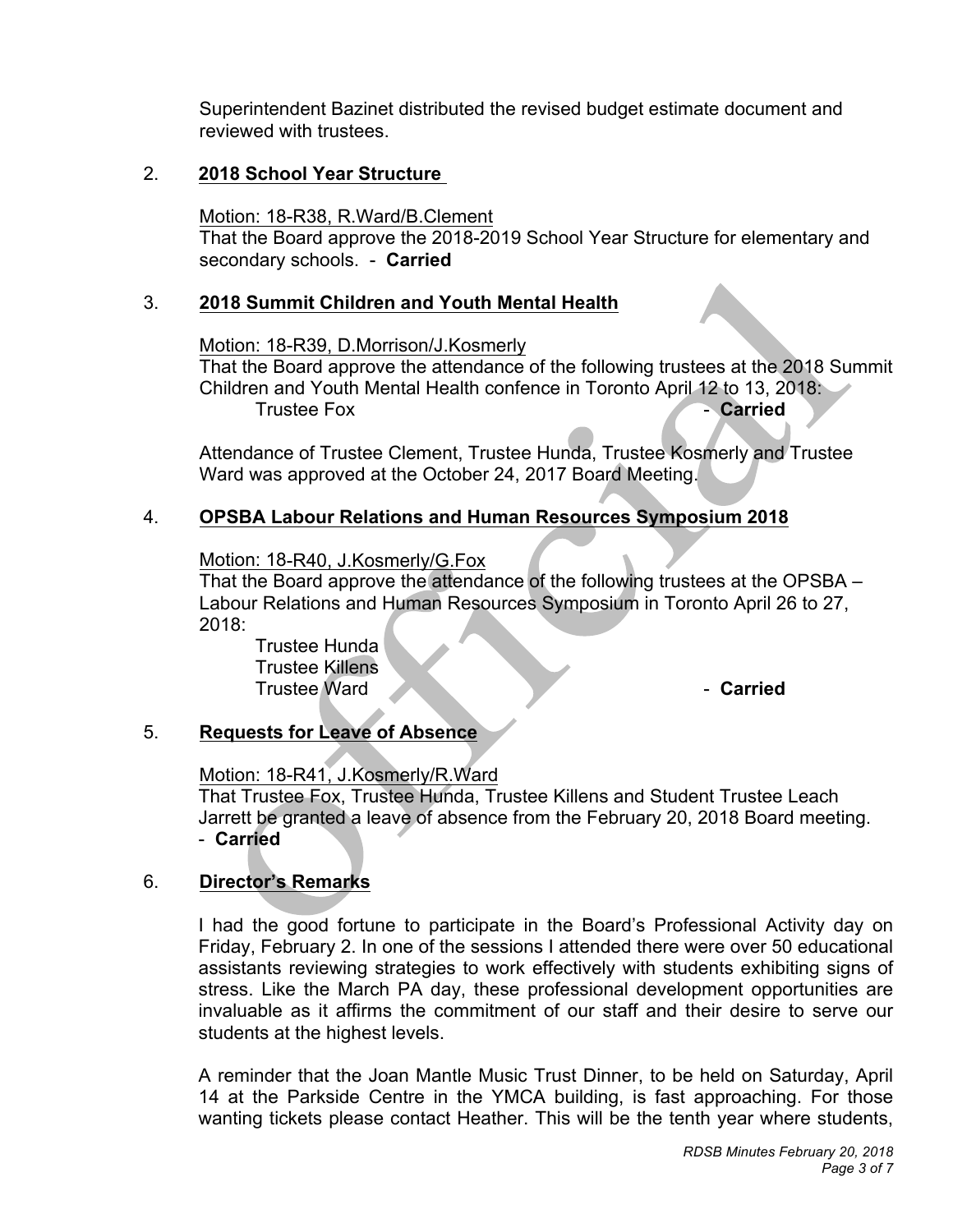community members, and staff have come together to celebrate music in Joan's honour. I hope to see many of you there, as it is a great evening.

 The Ministry of Education has notified all Boards that a *Value for Money Audit* for IT systems at school boards will be conducted by the Auditor General in the 2017- 2018 school year. We will work with out audit committee as details arise.

I will be attending the Anishinabek Education System (AES) forum on February 27<sup>th</sup> and 28<sup>th</sup> in Toronto. As noted in the invitation the forum will focus on:

- Structure and operations of the Anishinabek Education System;
- the Anishinabek First Nations and Canada and the Master Education Agreement between the Anishinabek First Nations and the Province of Ontario; • The implementation of the Anishinabek Nation Education Agreement between
- Draft Education Services Agreement guidelines; and
- • Establishing regional education priorities.
- **Moving Toward Reconciliation**
- **Special Education**
- **Student Well-Being**
- Community Engagement

 We have a number of retirements to share with you as they will be well known to you. In addition to Paul Dupont and Dave Farrow, principals Bob Deeth, Cathy Nursall and Sherry Conroy will be retiring this year. As well principal Lisa Piquette will be on leave for the next few years working with the Ministry of Education's Student Achievement Division.

January 30 School Visit: j February 1 February 2 February 6 February 7 February 8 **Itinerary** Assiginack Public School Manitoulin Secondary School Safe School meeting Directors Meeting – 4 Boards Code teleconference IT meeting Professional Activity Day, Lockerby Composite School Truth and Reconciliation Meeting – Development of Action Plan Exec Council Meeting Strategic Planning Committee Meeting Agenda Setting – Board Espanola High School – Principal visit (SABE) meeting *Stand Up for Youth Mental Health* conference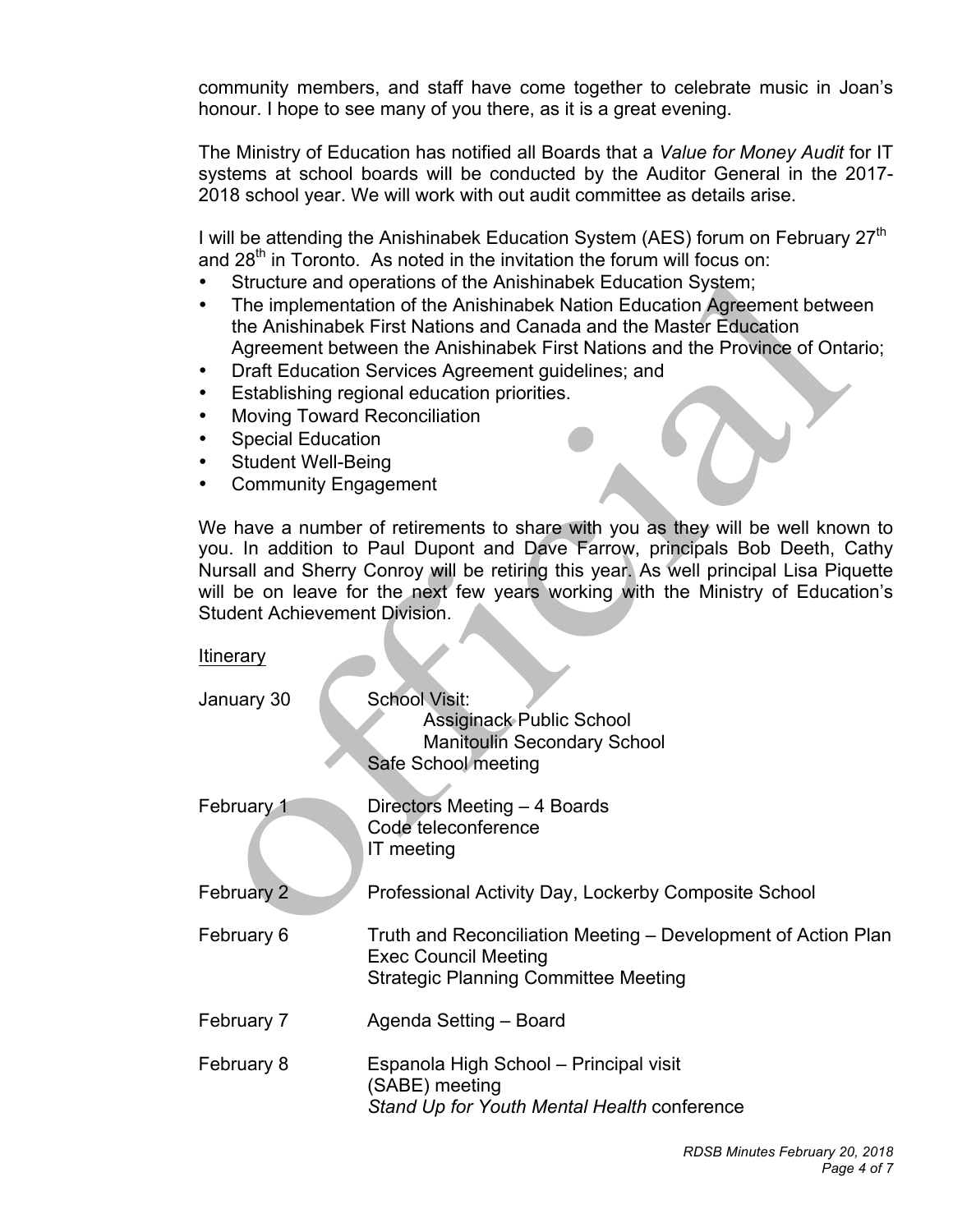| February 12 | Ministry Consultation on Transportation regarding Children<br>in Care                                         |
|-------------|---------------------------------------------------------------------------------------------------------------|
| February 13 | Principals and Trustees - Safe School conference<br>Lead by Keel Cotrelle staff, Nicola Simmons and Bob Keel. |
| February 15 | <b>FNAC</b> meeting<br>ETFO conference call<br><b>Future Leaders</b>                                          |
| February 16 | <b>Children's Aid Society meeting</b>                                                                         |
| February 20 | <b>Exec Council meeting</b>                                                                                   |

#### 7. **Other Items**

 OPSBA Delegate – Trustee Clement reported that he would be attending an OPSBA meeting in Toronto this Friday. He advised that newly appointed Minister of Education Indira Naidoo-Harris has been invited to attend the northern portion of the meeting. Trustee Clement asked for information about the board's TRC plan as he plans to share it will colleagues. Anishinabek Education System (AES) as this may be a topic of discussion. He also requested information about the

Student Trustee – NIL

#### 8. 8. **Trustees' Remarks/Questions** NIL

#### 9. **Chairperson's Remarks**

 Secondary students in Rainbow Schools joined together on Thursday, February 8,  to *Stand Up for Youth Mental Health* when they participated in a one-day conference here at the Centre for Education. I would like to congratulate Student Trustee Madeleine Leach Jarrett and the Student Senate on their leadership. The goal of the conference is to end the stigma around mental health and continue to nurture safe and welcoming environments for all students.

 Grade 7 students from Little Current Public School handcrafted 21 pairs of tiny moccasins for babies in local First Nations communities. The project was part of the Have a Heart Day campaign spearheaded by the First Nations Child & Family Caring Society of Canada.

Lively District Secondary School will host its 25<sup>th</sup> annual S-Days this coming Thursday, February 22<sup>nd</sup> and Friday, February 23<sup>rd</sup>. A comprehensive snowmobile safety program, S-Days focuses on students, snowmobiles, safety, security and survival. Participants will engage in a series of in-school training sessions, and will also take part in a group trail ride to Nairn Centre.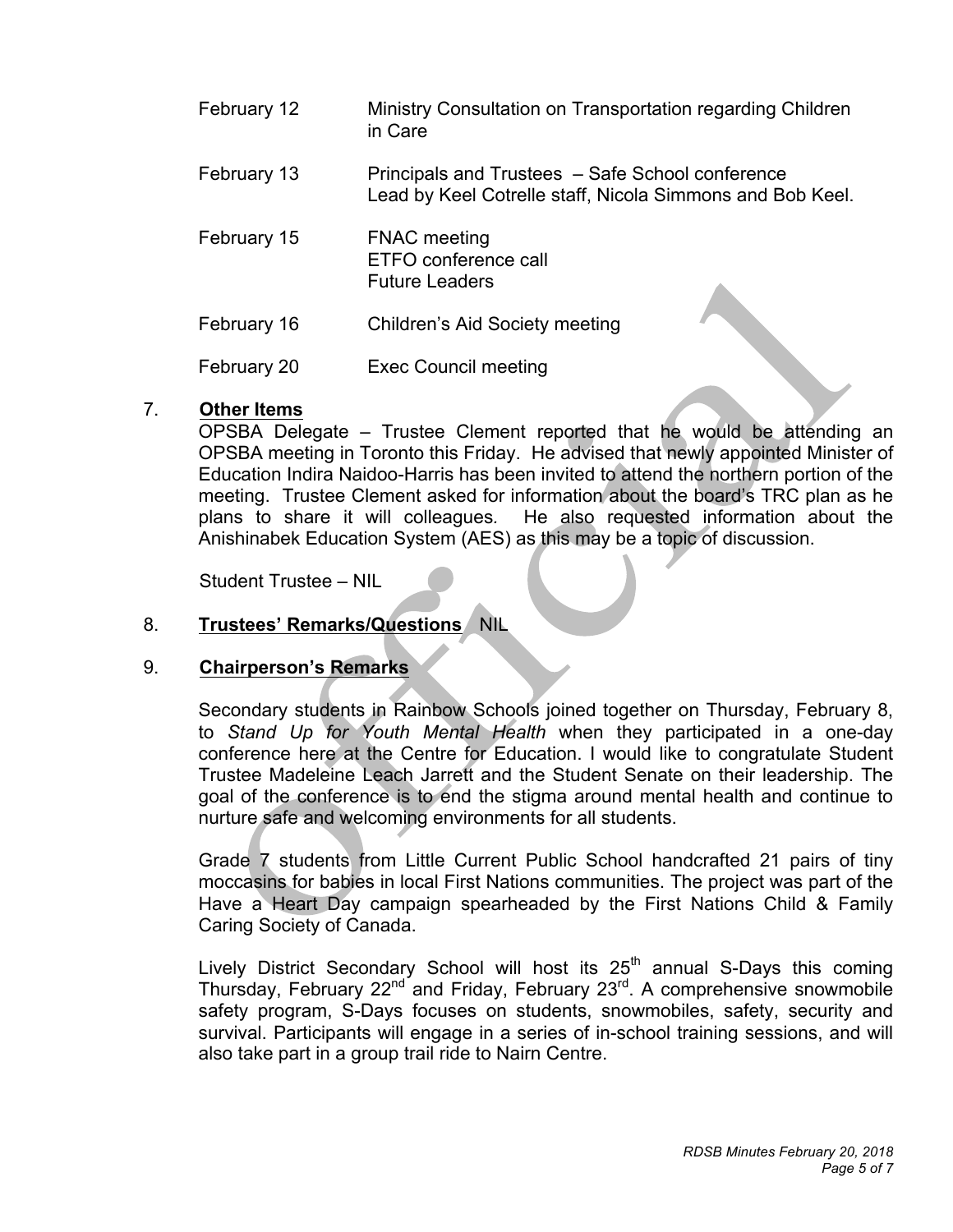This month's Parent Involvement Committee meeting will take place on Tuesday, February  $27<sup>th</sup>$  at 7 pm at the Centre for Education. The topic will be the learning disabilities pilot project.

The deadline is Friday, March  $2<sup>nd</sup>$  for parents/guardians of students with special needs/exceptionalities in Rainbow District School Board to provide input into the Special Education Plan for 2018-2019. There is a link to the survey at rainbowschools.ca.

rainbowschools.ca.<br>Friday, March 2<sup>nd</sup> is the next Professional Activity Day for Rainbow District School Board staff.

 On Thursday, March 8, students in Grades 7 to 12 will participate in Rainbow District School Board's annual Science Fair. Students will vie for an opportunity to compete in the Sudbury Regional Science Fair at Laurentian University in April.

This year's mid-winter break will be held from Monday, March 12<sup>th</sup> to Friday, March  $16<sup>th</sup>$ . Students are back to school on Monday, March  $19<sup>th</sup>$ .

 A reminder that registrations for the upcoming school year are ongoing in both Rainbow elementary and secondary schools. Parents/guardians who have a child starting school for the very first time can register online at rainbowschools.ca.

 Our thought for the month comes from Warren Buffett, American business magnate, investor, and philanthropist who said: "Someone is sitting in the shade today because someone planted a tree a long time ago."

## **G. INFORMATION AND PROPOSALS**

## 1. **Reports from Officials and Staff**

Parent Involvement Committee minutes November 15, 2017 (official)

#### **Non-Staff Communications**

 2018 Elementary and Secondary School Graduation dates Board and Strategic Planning Schedule of Meetings 2018-2019 Letter from ETFO dated January 24, 2018 Letter from Minister of Education dated January 30, 2018

## **H. FUTURE MEETINGS**

 Ad Hoc Sub Committee Meeting #5 Feb 26, 2018 @ 2:00 PM Centre for Ed Room 125 Parent Involvement Committee Feb. 27, 2018 7:00 pm Ernie Checkeris Boardroom Student Senate Meeting March 5, 2018 5:00 pm Ernie Checkeris Boardroom Strategic Planning Cmttee Meeting Mar 6, 2018 5:00 pm Ernie Checkeris Boardroom Special Education Advisory Cmttee Mar 7, 2018 12:00 pm Centre for Education Room 125 Environmental Education Cmttee Meeting March 7, 2018 3:30 pm Centre for Ed Room 125 Board Meeting March 20, 2018 5:00 pm Ernie Checkeris Boardroom Equity & Inclusion Ed Committee May 24, 2018 4:00 pm Ernie Checkeris Boardroom First Nation Advisory Committee May 17, 2018 10:00 am TBA